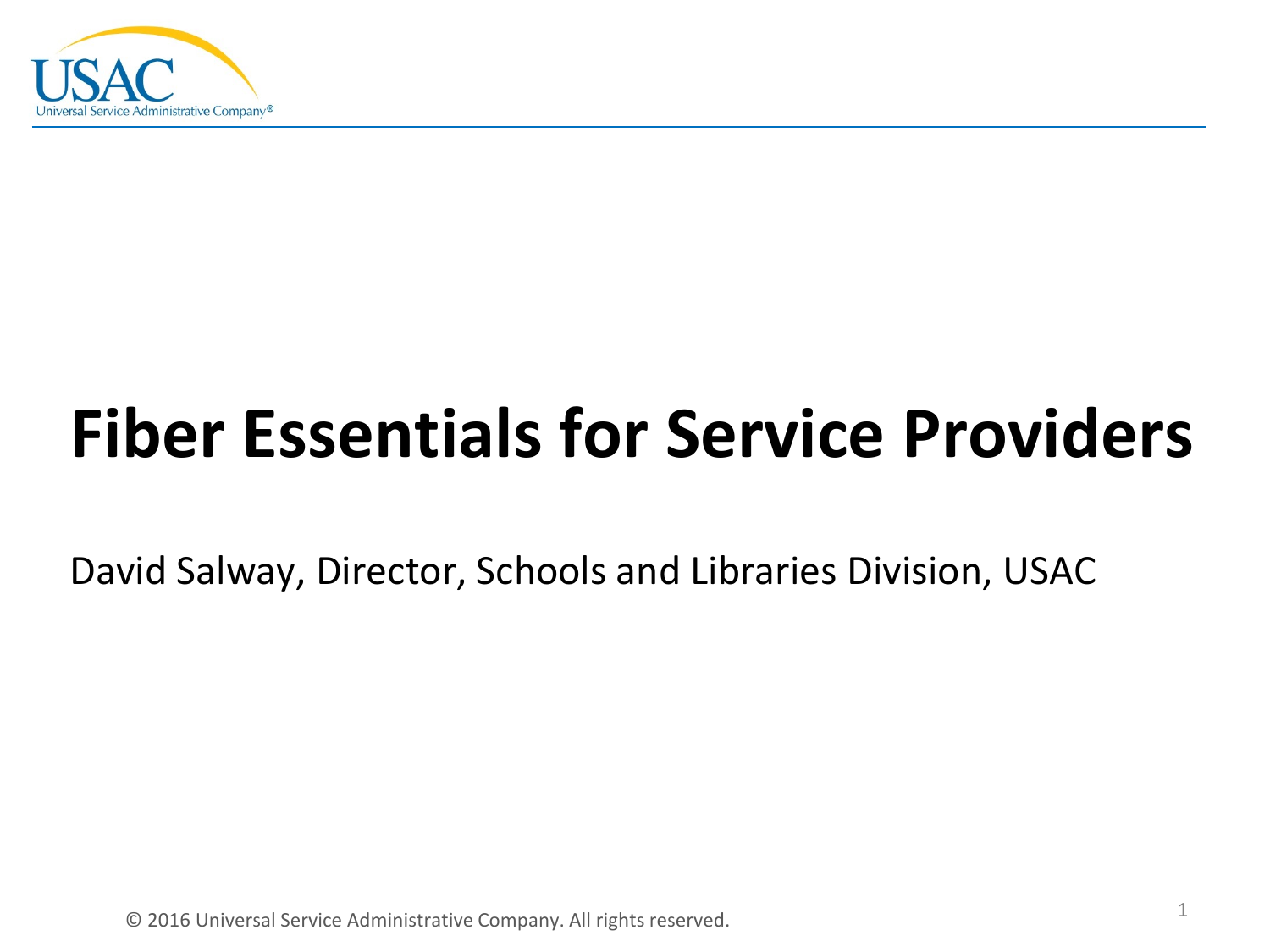

**Agenda**

Today, we will discuss:

- 1. The fiber options supported by E-rate.
- 2. The E-rate Program's fiber rules.
- 3. Tips for service providers bidding on fiber services and their role in the fiber application review process.
- 4. Observations from applications filed for FY 2016.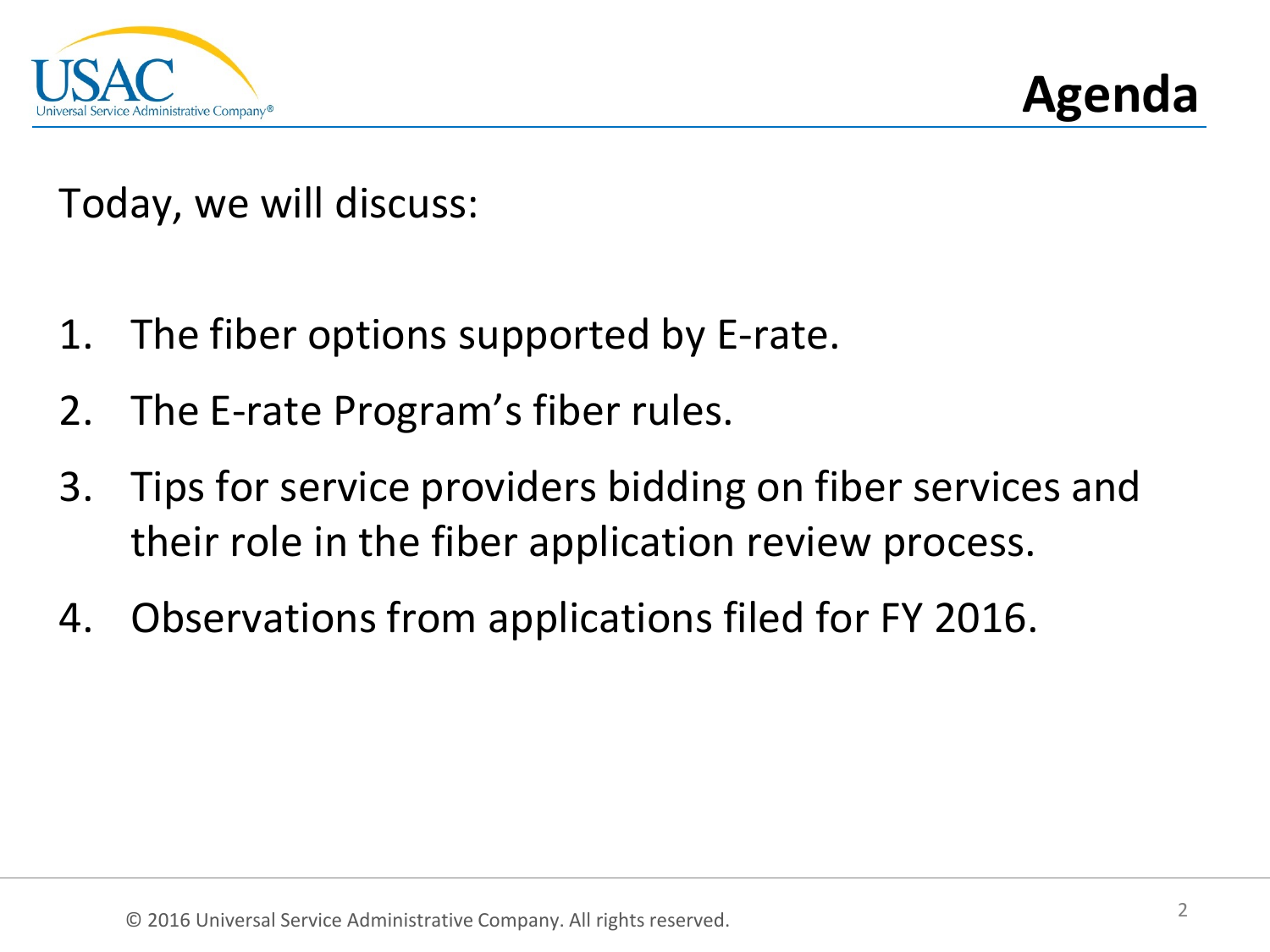

# **Fiber Options Supported By E-Rate**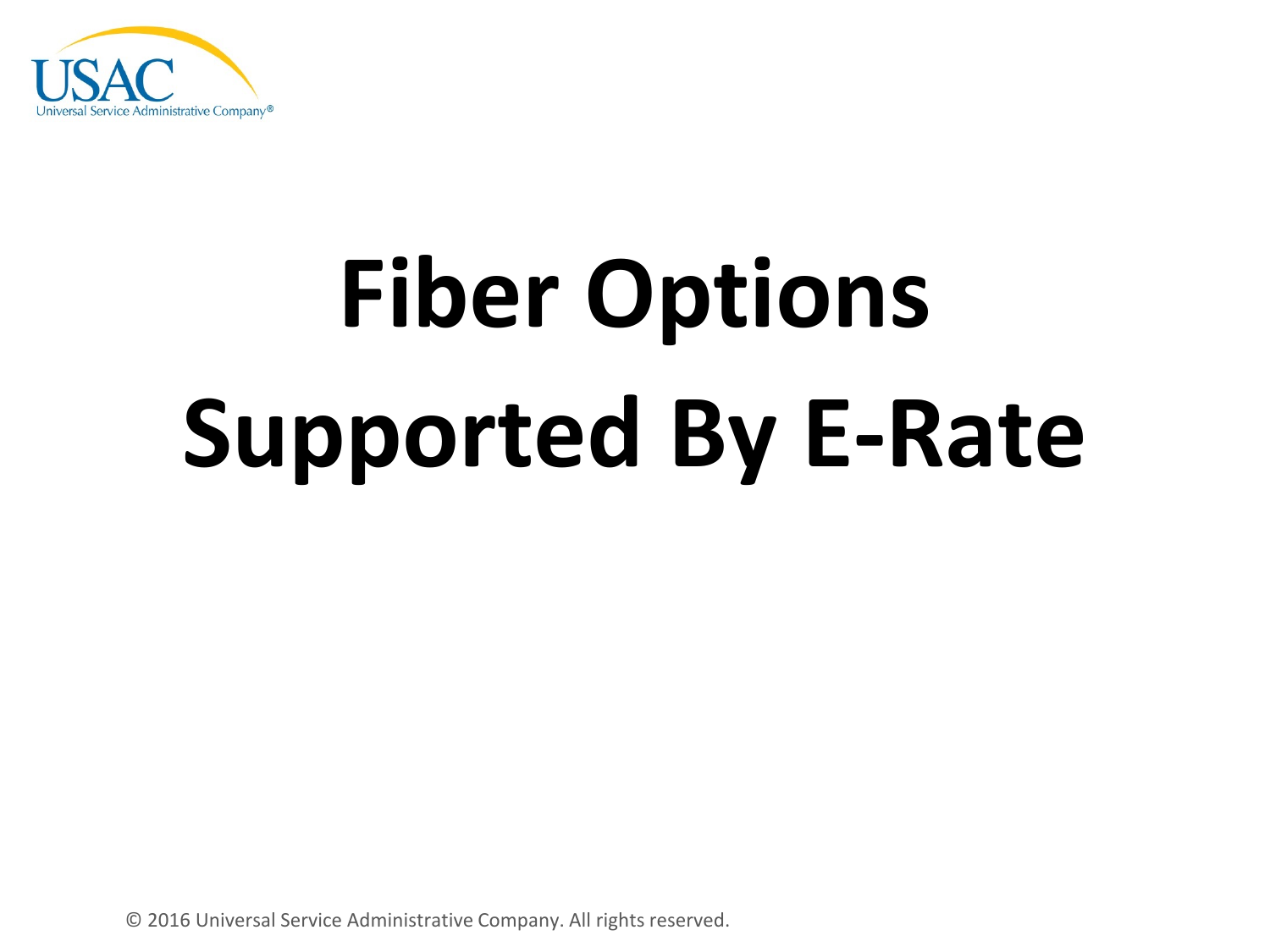

- **Leased Lit Fiber:** A fixed bandwidth broadband service where the service provider manages the network equipment that places the fiber/other transport medium into service and manages the technical support for the service.
- **Leased Dark Fiber (including IRU):** Service in which the customer purchases use of a portion of a provider-owned and maintained fiber network separately from the service of lighting (i.e., transmitting information over) that fiber.
- **Self-Provisioned Network:** Complete applicant ownership of a high-speed broadband network. The applicant hires a vendor to construct the network or a portion of the network, and thereafter owns and maintains that network or portion.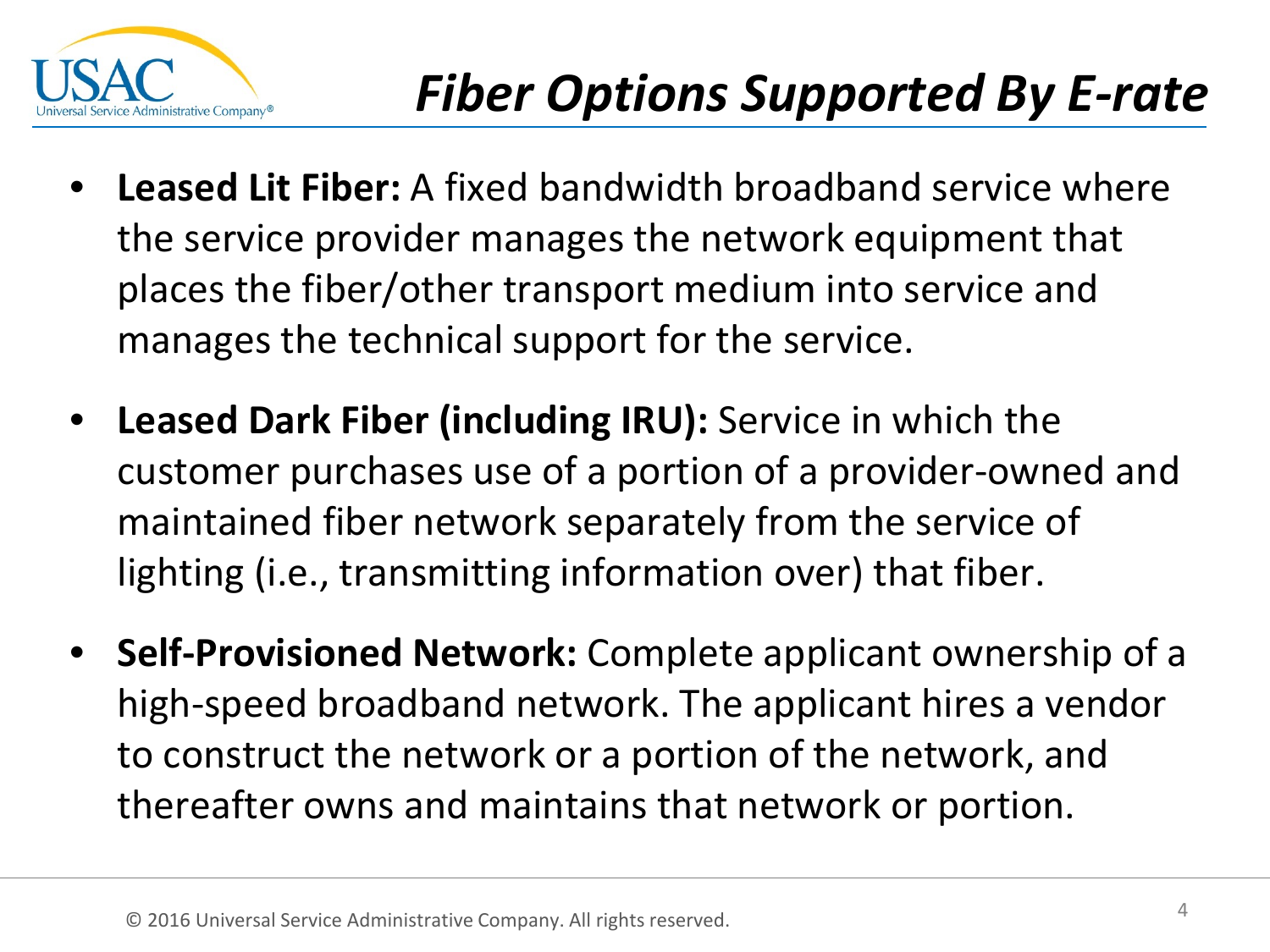

| <b>Fiber Type</b>        | <b>Before FY 2016</b>                                                                                                                                                                                          | <b>As-of FY 2016</b>                                                                                                                                                                                 |
|--------------------------|----------------------------------------------------------------------------------------------------------------------------------------------------------------------------------------------------------------|------------------------------------------------------------------------------------------------------------------------------------------------------------------------------------------------------|
| <b>Leased Lit Fiber</b>  | - Monthly recurring charges (typically<br>including charges for modulating<br>electronics) and all special construction<br>charges eligible.                                                                   | - Same.                                                                                                                                                                                              |
| <b>Leased Dark Fiber</b> | - Recurring costs and special<br>construction charges up to the<br>applicant's property line eligible.<br>- Network equipment and special<br>construction charges beyond the<br>property line were ineligible. | - Special construction charges for<br>leased dark fiber beyond the<br>applicant's property line eligible.<br>- Network equipment necessary to<br>light dark fiber eligible as a separate<br>service. |
| <b>Self-Provisioning</b> | - Applicant-owned networks ineligible.                                                                                                                                                                         | - Charges for special construction,<br>modulating electronics, and<br>recurring costs for applicant-owned<br>and maintained networks eligible.                                                       |

*Full Summary of New Fiber Rules: <https://www.fcc.gov/general/summary-second-e-rate-modernization-order>*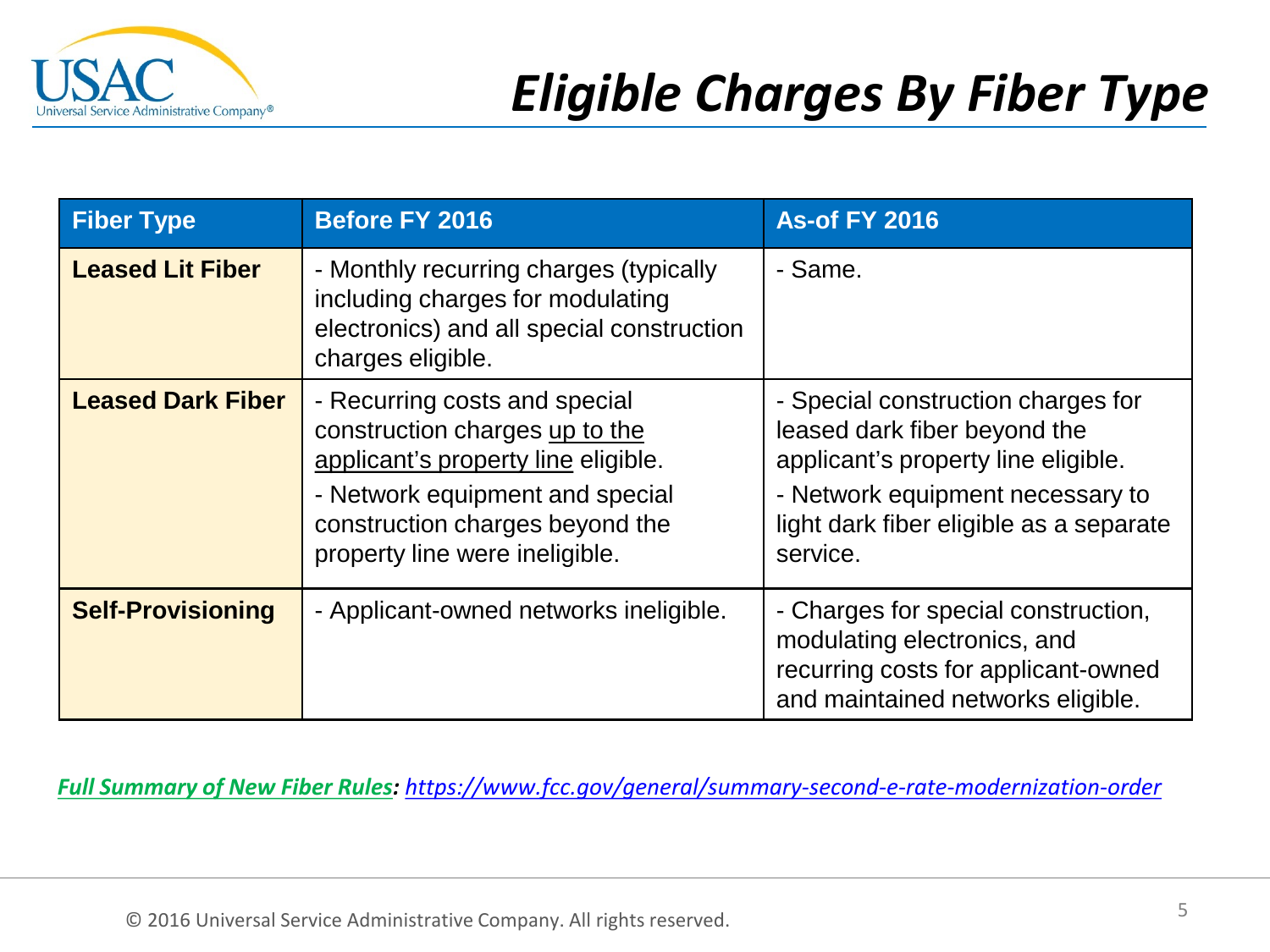

**Special construction** refers to the upfront, non-recurring costs associated with the installation of new fiber.

Applicants may seek funding for special construction charges in connection with all of the fiber options supported by E-rate, subject to program rules.

Special construction charges eligible for Category One support consist of three components:

- 1. construction of network facilities;
- 2. design and engineering; and
- 3. project management.

*Note:* The term "special construction" does not include network equipment necessary to light fiber. Charges for network equipment are eligible for Category One support, but not as special construction.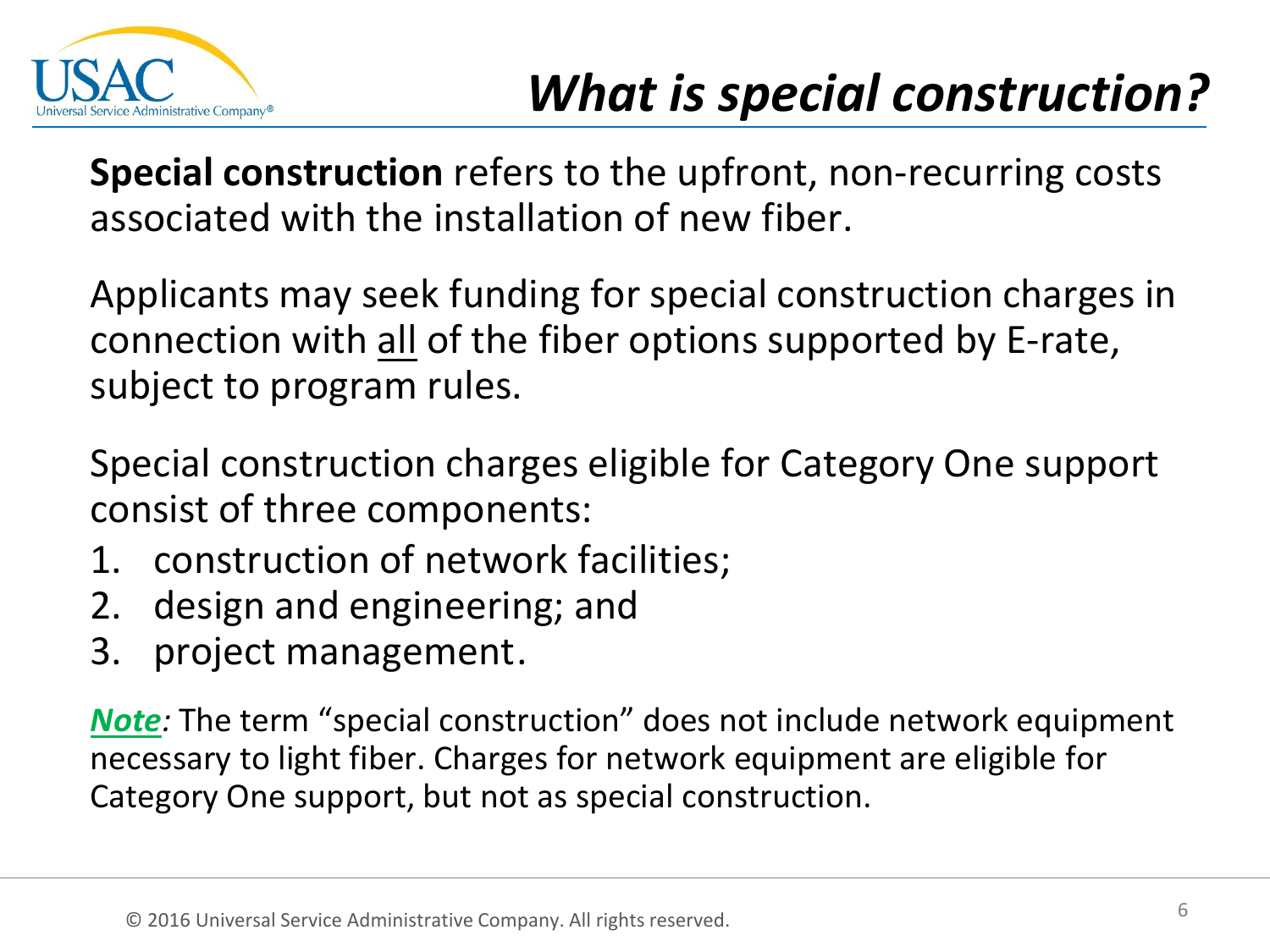

#### **E-rate Eligible Fiber Options Recap**

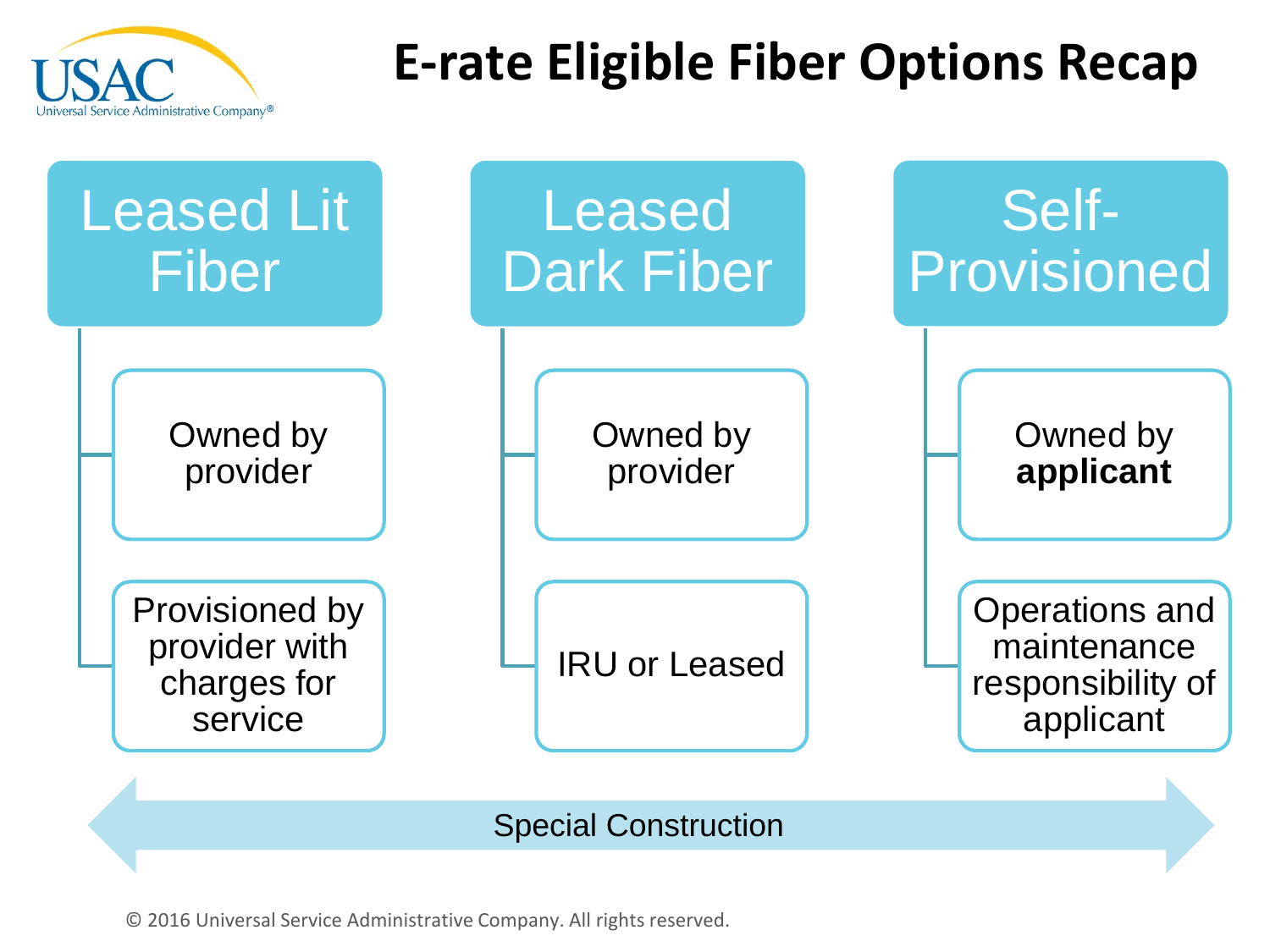

## **Know the E-rate Rules**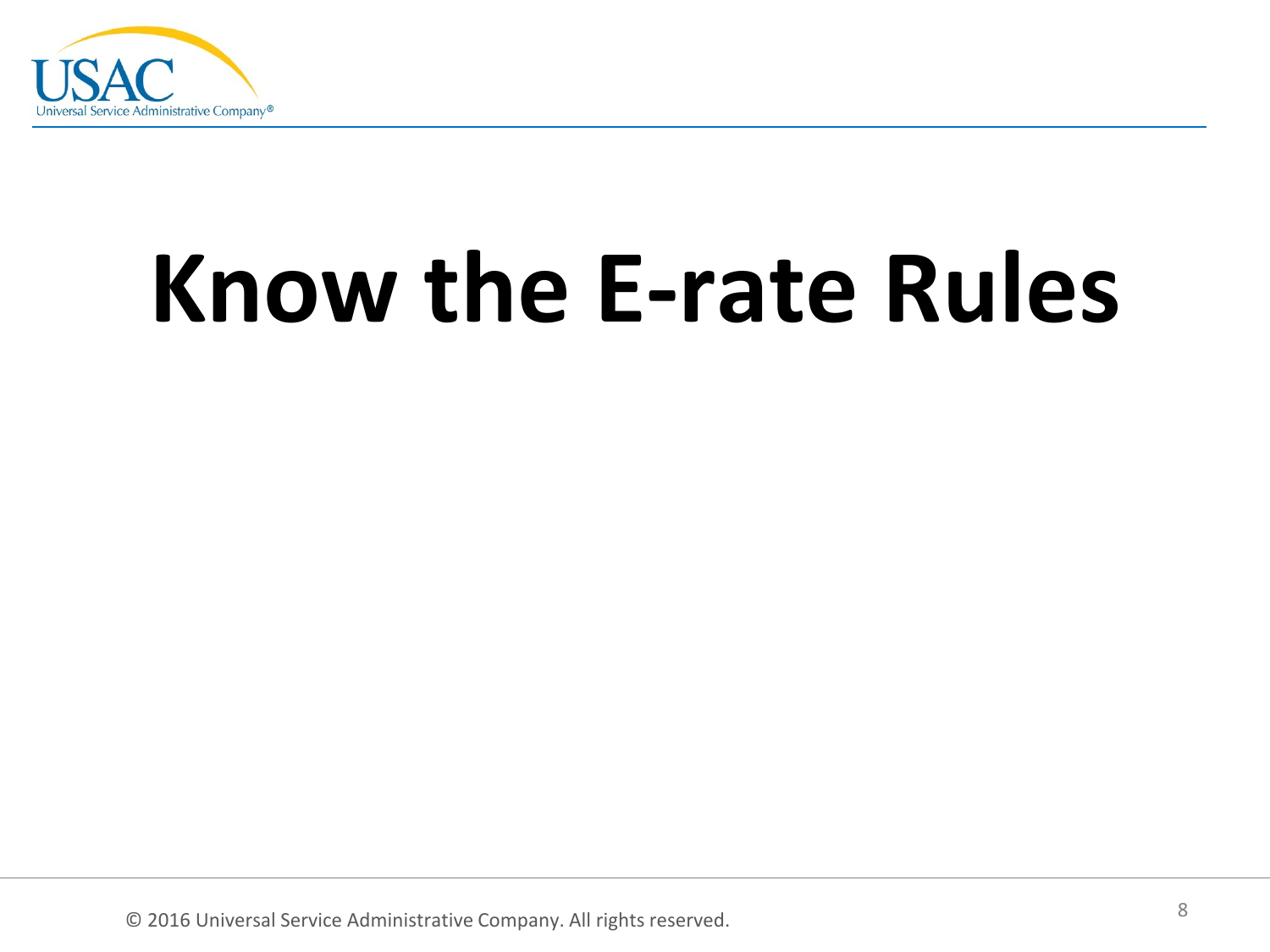

- Applicants that seek bids for leased dark fiber (with and without special construction) or a self-provisioned network must also seek bids for the needed connectivity via a leased lit fiber option.
- Applicants soliciting bids for a self-provisioned network must seek bids for lit service on the same FCC Form 470 (unless the applicant already posted for lit services for this same funding year and received no bids).
- *Provider Tip: Providers may include special construction charges in bid responses even if an applicant's FCC Form 470 does not specifically call them out. For instance, if an applicant seeks bids for a dark fiber option, a provider may submit a bid response that includes special construction charges for the costs of deploying fiber to the eligible locations.*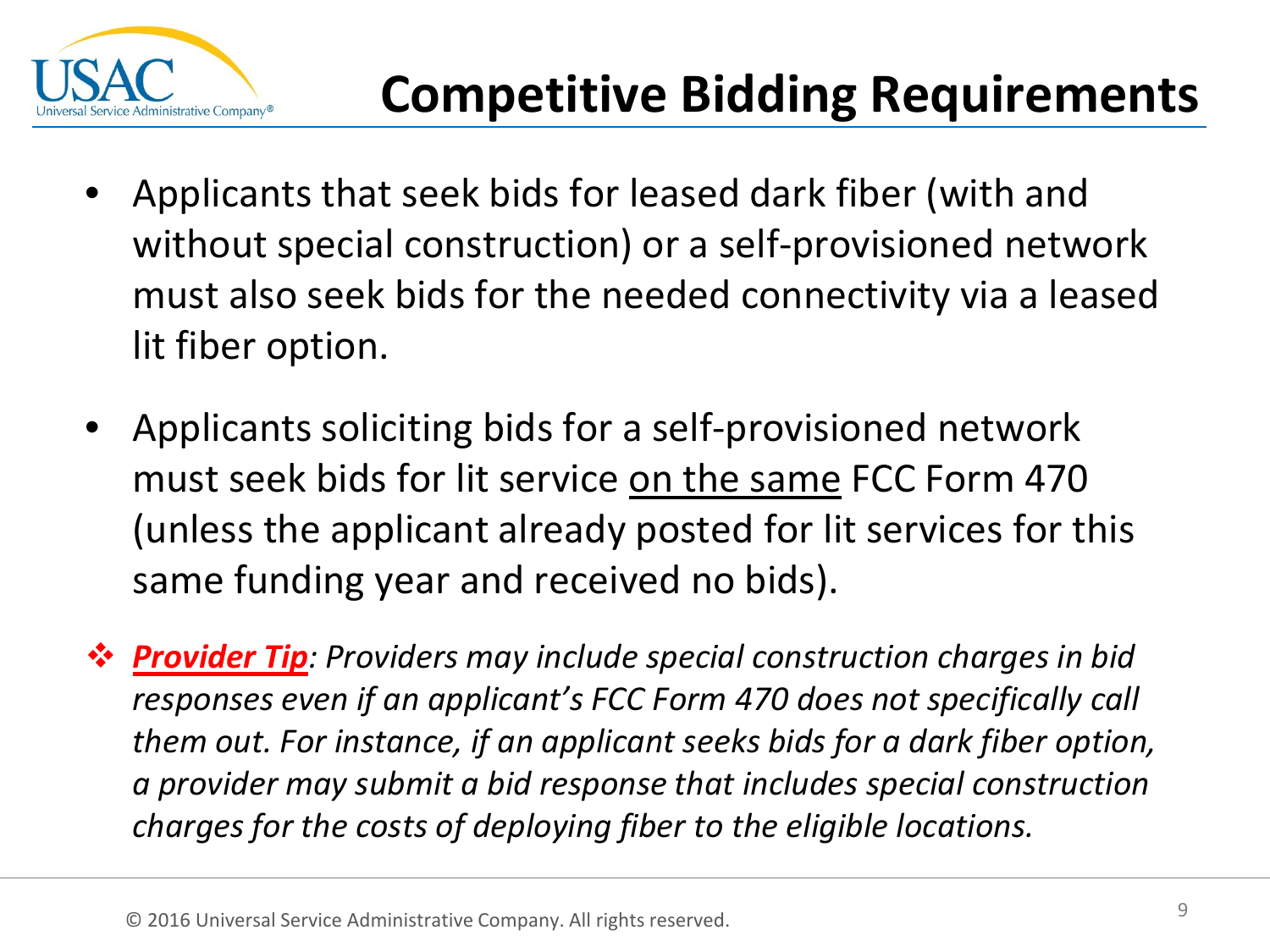

(*continued*)

- The competitive bidding process must be **open and fair.**
- A service provider may not file FCC Form 470 for an applicant.
- A service provider may not consult with an applicant on its RFP.
- A service provider may not pay all or part of the applicant's non-discount share of services.
- A service provider may not be the applicant's technical advisor.
- Applicants may not condition a bid award on the use of particular facilities or state a preference for self-provisioning vs. leased dark fiber vs. leased lit fiber.
- *Provider Tip: Remember that the competitive bidding rules apply to state and municipal service providers. For instance, a municipal IT division that operates a municipal network may not both advise a school district on its FCC Form 470/RFP and bid to provide services to the school district.*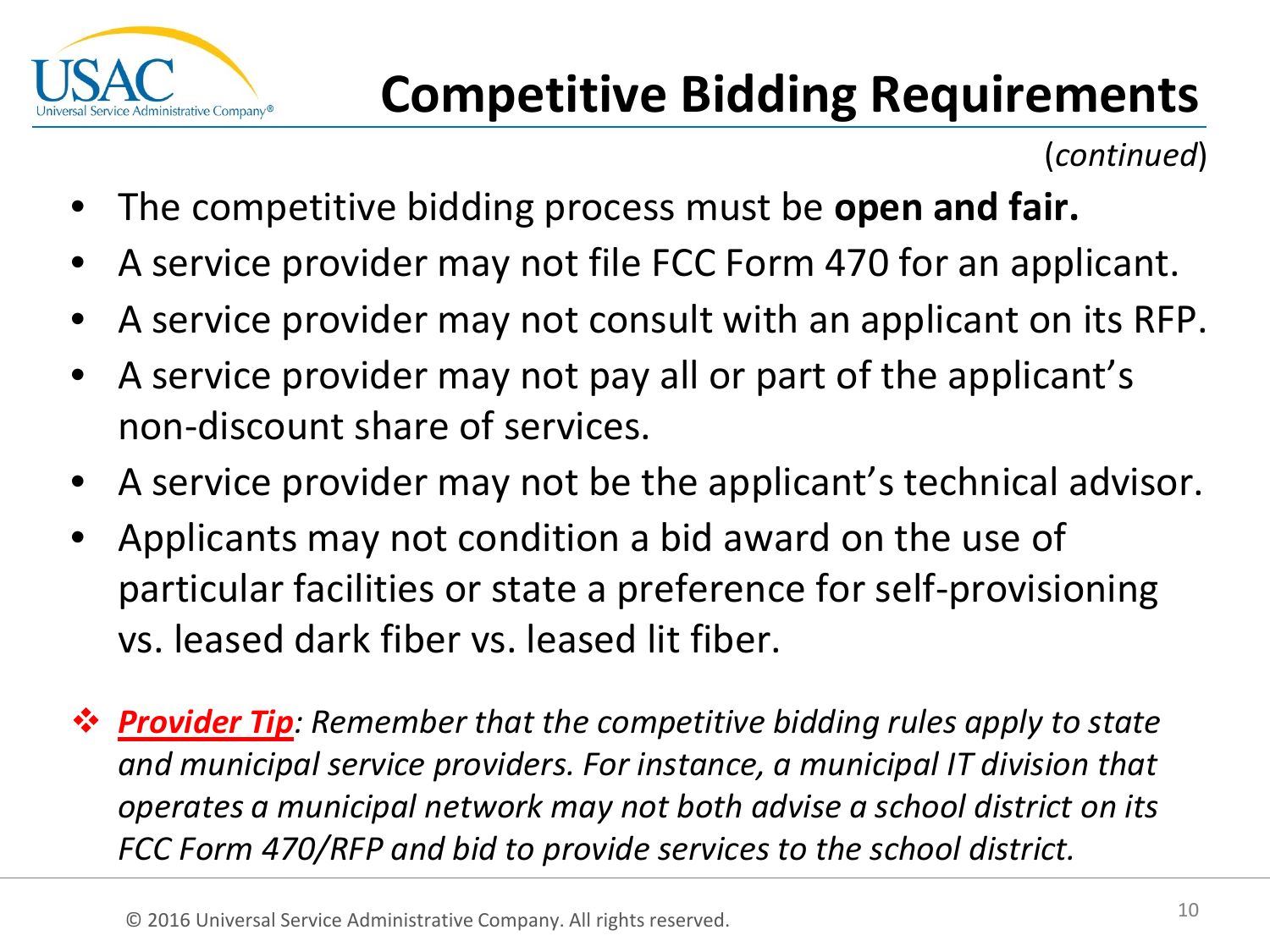

- Applicants must select the most cost-effective service offering, using price as the primary factor.
- When comparing bids for different service offerings, applicants are required to:
	- $\triangleright$  Determine a reasonable, defensible period of time for the comparison, based on their anticipated use of the assets (*Note:* Applicants that selfprovision or purchase the equipment required to light leased dark fiber may expect to recover their costs in 5, 7, 10, or even 20 years).
	- $\triangleright$  Identify a comprehensive and specific total cost for each option.
	- $\triangleright$  Divide total cost of the leased dark fiber or self-provisioned network by number of years to determine annual cost. Compare to annual lit fiber charge.
	- $\triangleright$  Be prepared to explain any assumptions made, such as expected useful life.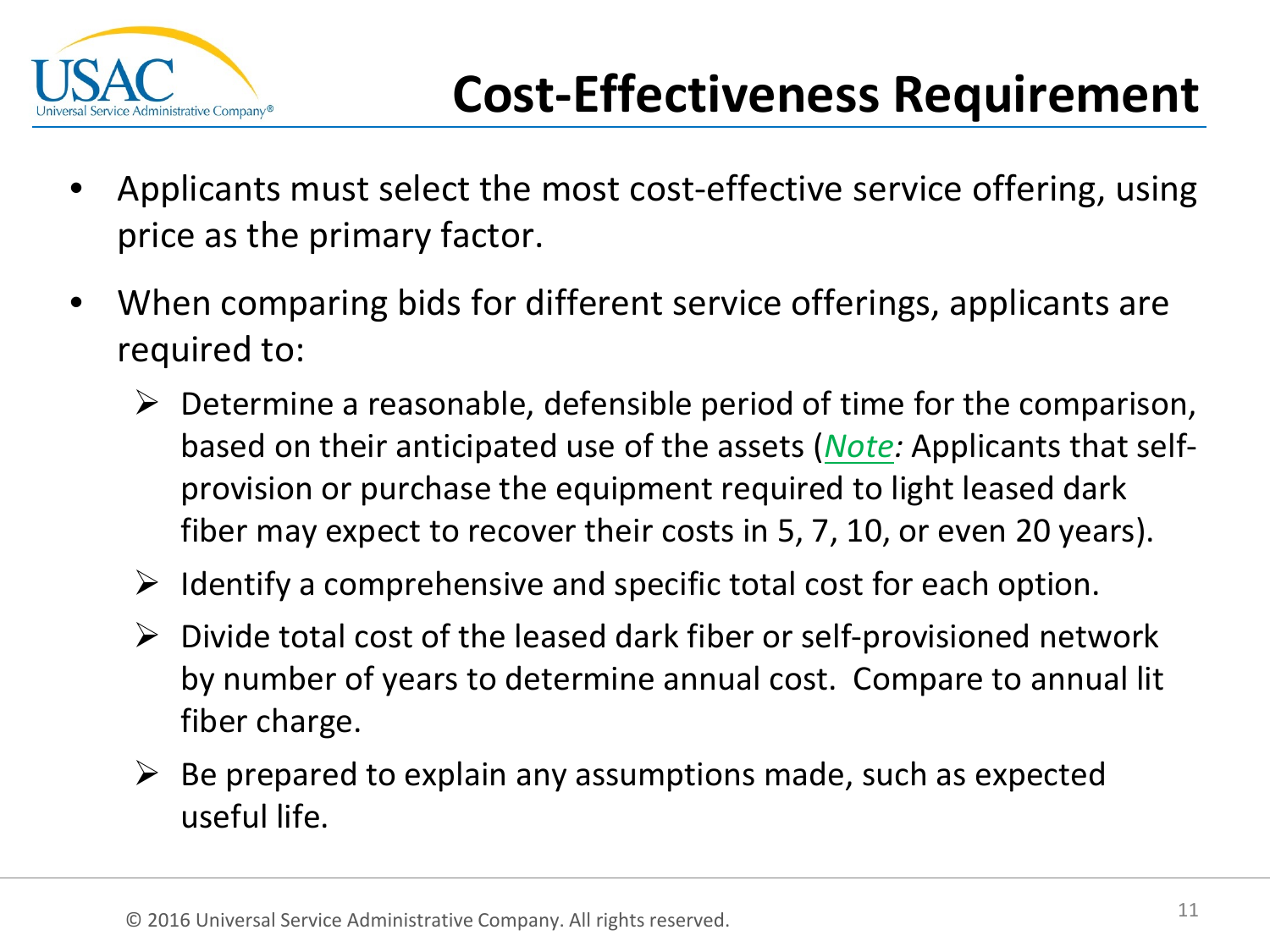

#### **Submitting the Funding Request**

- *Provider Tip: Although service providers may not consult with applicants during the competitive bidding process, once the contract has been awarded, a provider may work with the applicant on submitting funding requests and responding to questions from USAC during PIA review.*
- Funding requests for equipment and maintenance costs associated with lighting leased dark fiber must be included in the same application (FCC Form 471) with the dark fiber lease.
- Special construction FRNs may not request support for excess capacity (i.e., E-rate will not pay for applicants to warehouse fiber).
- Applicants may only receive special construction support for dark fiber that is lit, and self-provisioned networks that are constructed and lit, in the same funding year (July 1 through June 30).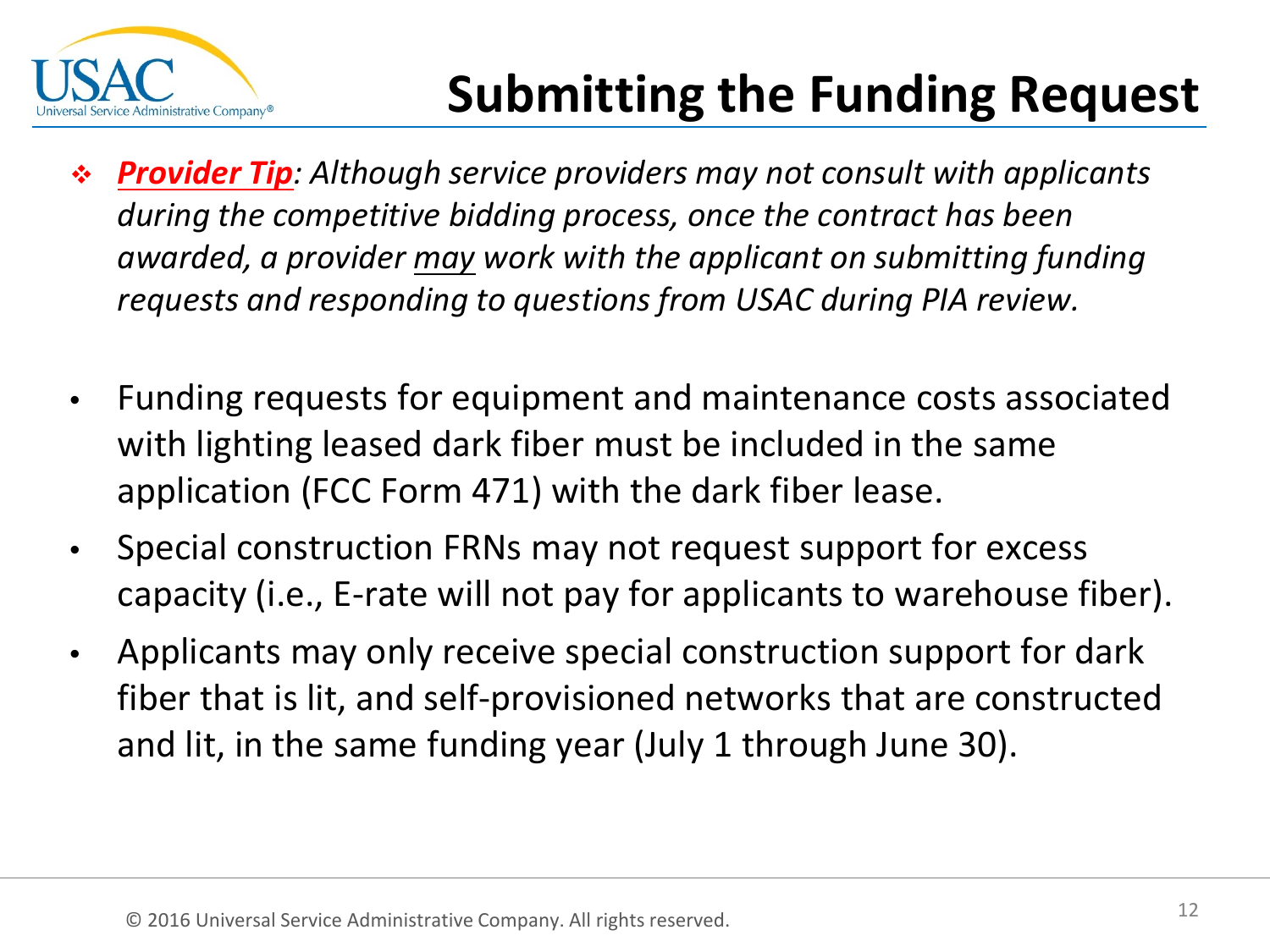

- **Installment Payments:** Applicants may seek to pay their share of special construction charges in installments over up to four years. Terms of any such installment payment arrangement must be stated in the special construction funding request.
	- *Provider Tip: Applicants are required to indicate their interest in an installment payment option when they seek bids in their FCC Form 470. While service providers are not obligated to agree to an installment plan, willingness to do so may be considered during the bid evaluation process.*
- **Matching Funds:** E-rate will pay an additional discount up to 10% to match funding from qualified sources (i.e., the state or, for tribal entities, a state, Tribal government, or federal agency) on a dollar-todollar basis (not to exceed 100%) for special construction charges. State match details must be submitted with the special construction funding request. USAC will review compliance with program rules during PIA.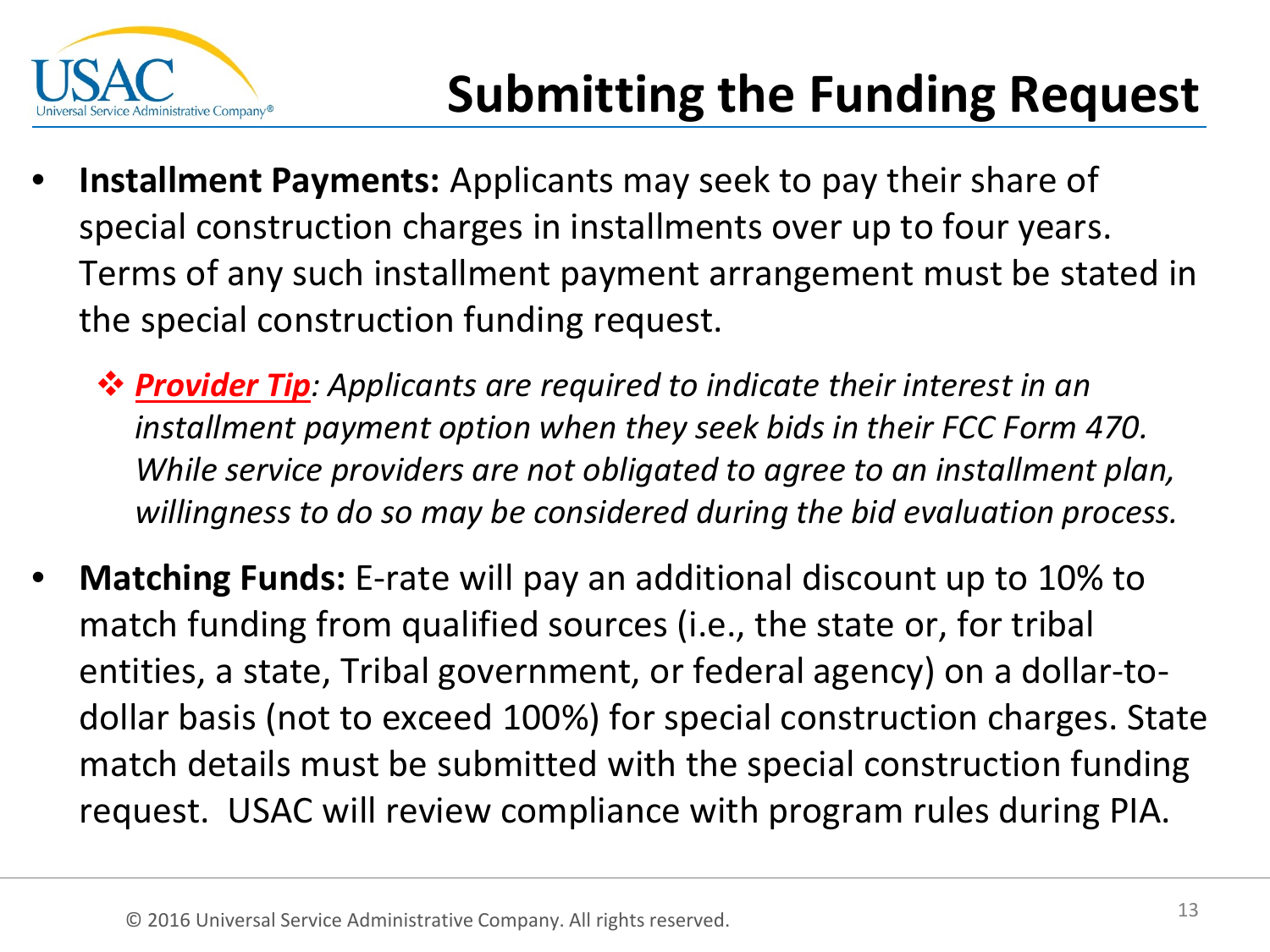

## **Funding Year 2016 Status & Top Tips Learned**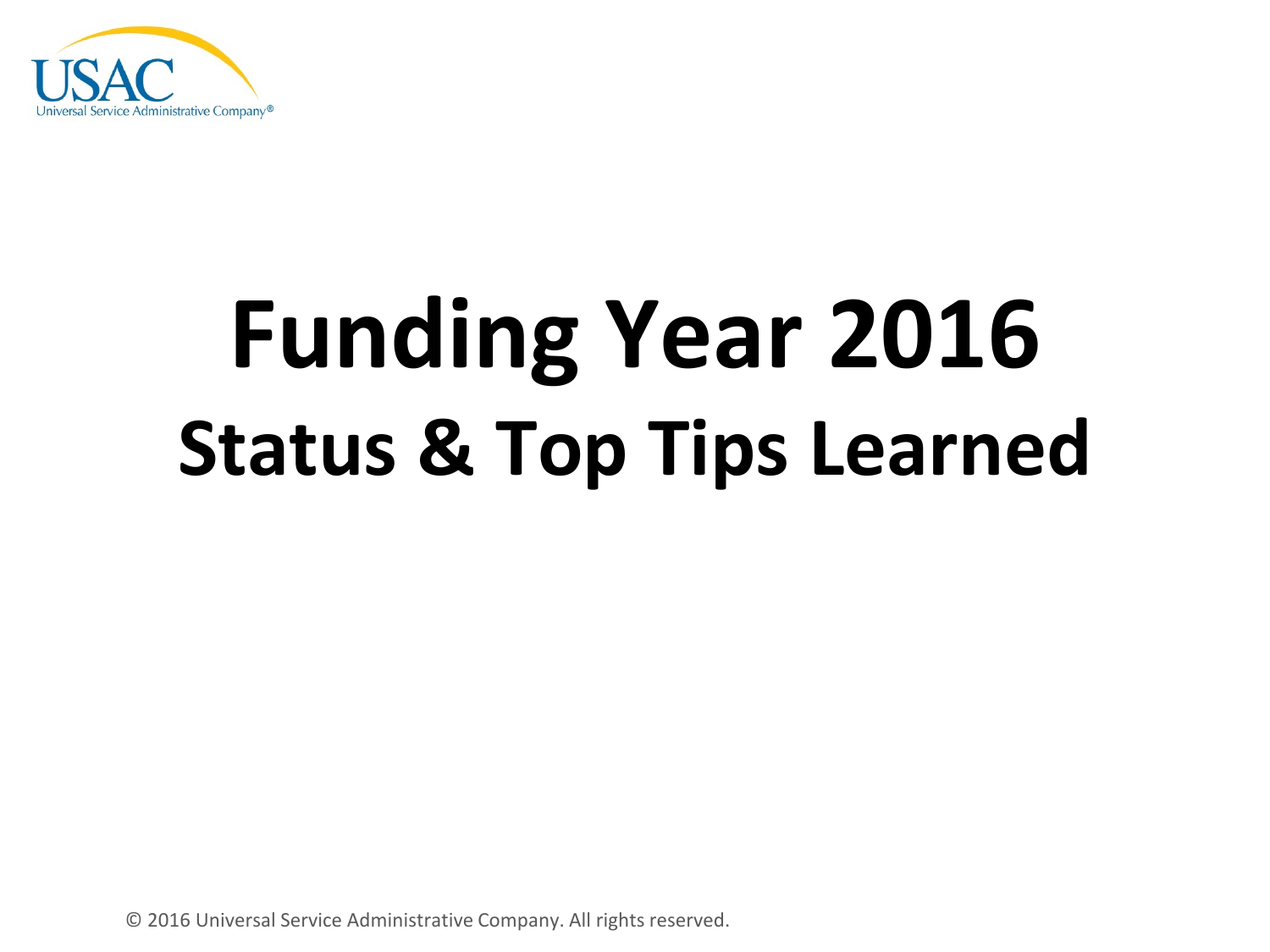

- Fiber eligibility rules discussed today went into effect starting FY 2016.
- New rules for new eligible services = learning curve.
- The following slides summarize applications for different fiber types received in FY 2016 and top tips based on what we've seen.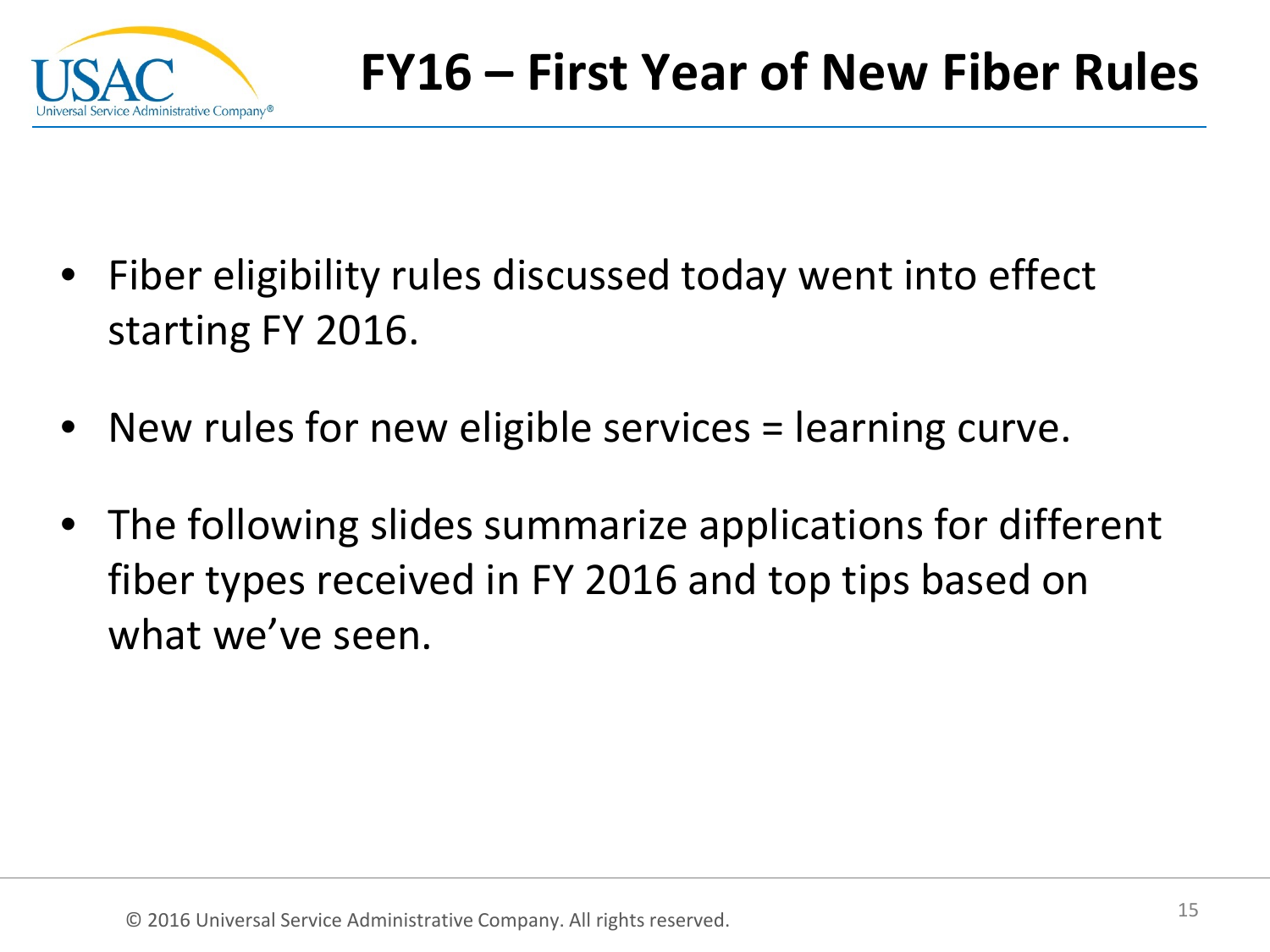

#### Status as of June 8, 2016:

| <b>Fiber Type</b>           | <b>Subtype</b>                    | <b>Total FRNs</b> | <b>Amount</b> |
|-----------------------------|-----------------------------------|-------------------|---------------|
| <b>Dark Fiber</b>           |                                   | 478               | \$42,322,514  |
|                             |                                   |                   |               |
|                             | <b>Maintenance and Operations</b> | 255               | \$16,753,618  |
|                             | <b>Network Equipment</b>          | 94                | \$7,114,874   |
|                             |                                   |                   |               |
|                             | Network Equipment and M&O         | 42                | \$950,440     |
|                             | <b>Special Construction</b>       | 87                | \$17,503,583  |
| <b>Lit Fiber</b>            | <b>Special Construction</b>       | 95                | \$25,674,606  |
| <b>Self-Provisioned</b>     |                                   | 371               | \$62,208,837  |
|                             |                                   |                   |               |
|                             | <b>Maintenance and Operations</b> | 91                | \$2,646,153   |
|                             | <b>Network Equipment</b>          | 143               | \$17,017,824  |
|                             |                                   |                   |               |
|                             | Network Equipment and M&O         | 10                | \$77,389      |
|                             | <b>Special Construction</b>       | 127               | \$42,467,470  |
| <b>TOTALS (all FRNs):</b>   |                                   |                   | \$130,205,957 |
| <b>Special Construction</b> |                                   |                   |               |
| <b>FRN Total:</b>           |                                   |                   | \$85,645,659  |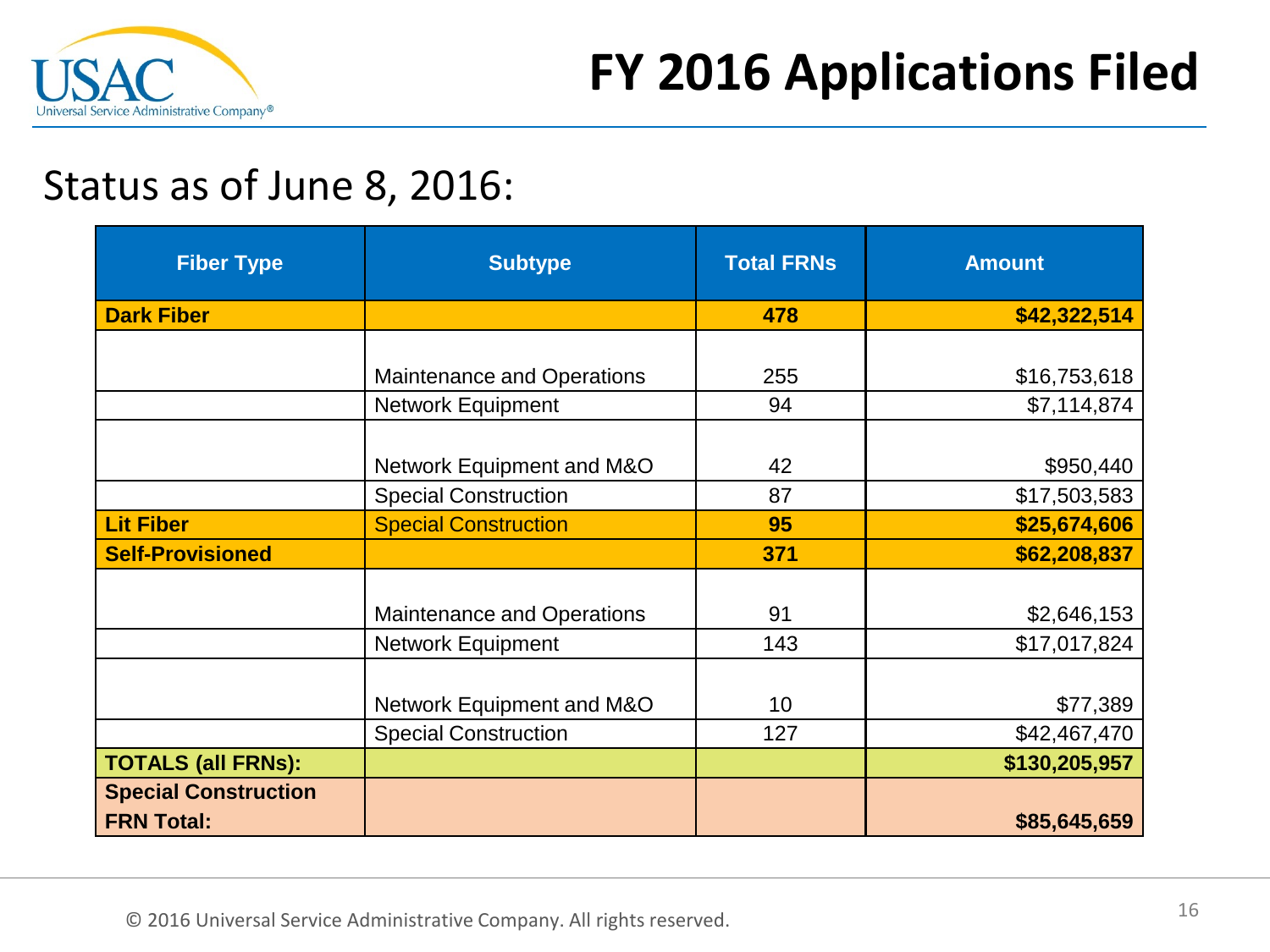

- Read FCC Form 470s and RFPs posted on USAC.org carefully.
- Understand bid evaluation criteria specified by the applicant.
- Review all state and local procurement rules and regulations.
- Know the relevant FCC rules, e.g., gift rules, lowest corresponding price rule, rules on free services (Free Services [Advisory: http://usac.org/sl/applicants/step01/free-services](http://usac.org/sl/applicants/step01/free-services-advisory.aspx)advisory.aspx)
- Know process for asking questions for clarification.
- Review USAC's Eligible Services List, and be prepared to separate E-rate eligible and ineligible services.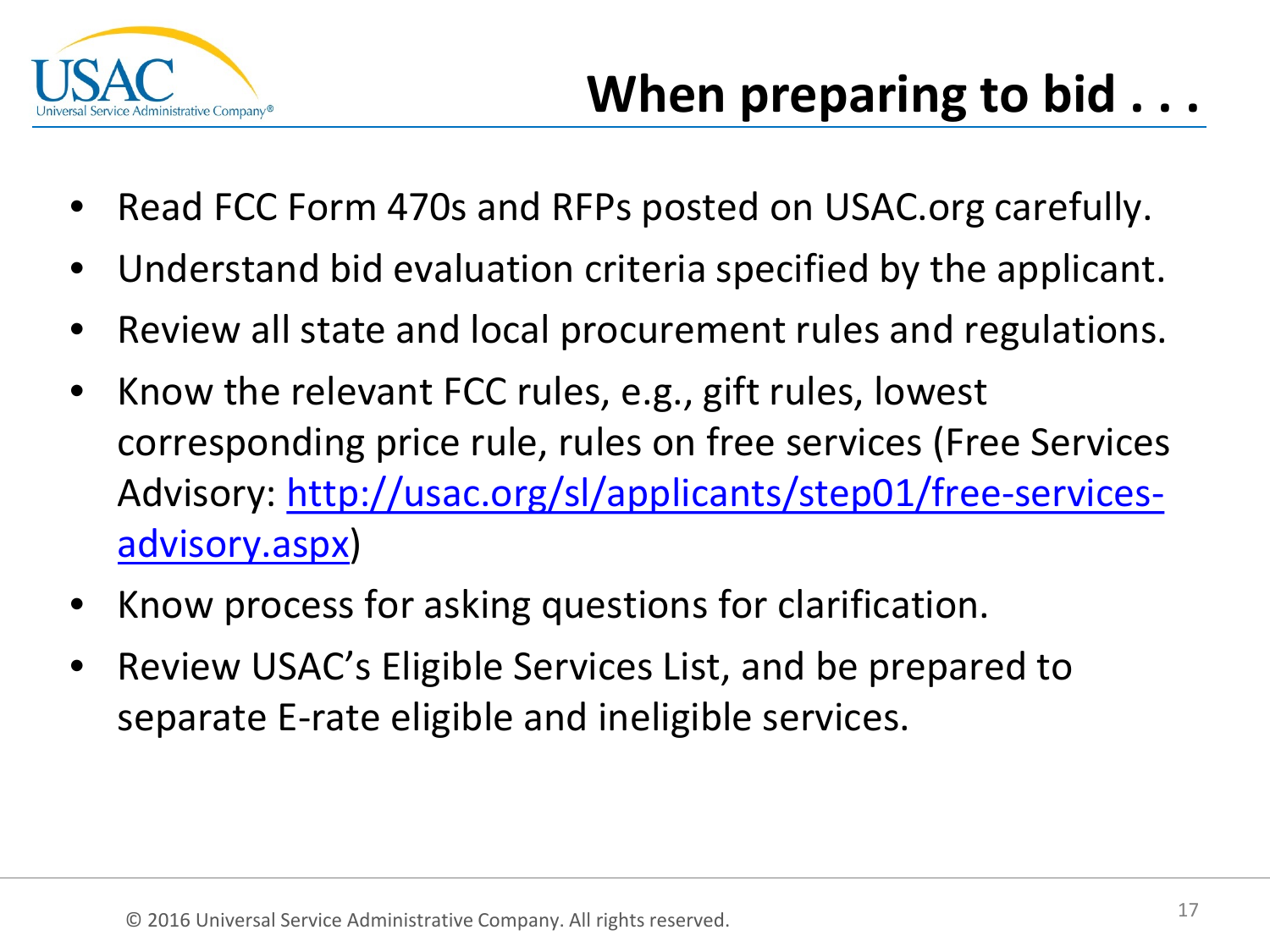

#### **When drafting your bid response . . .**

• Know the key elements of your bid response. For instance, if responding to a bid that requires special construction:



- 1. Define endpoints
- 2. Route/assess ROW
- 3. Soil survey
- 4. Pre-engineer
- 5. Legal/ROW acquisition
- 6. Environmental
- 7. OSP define/procure
- 8. Construction define
- 9. Construction procure
- 10. Optics define/procure
- 11. Final engineering
- 12. Build and splice
- 13. Test
- 14. Implement FAM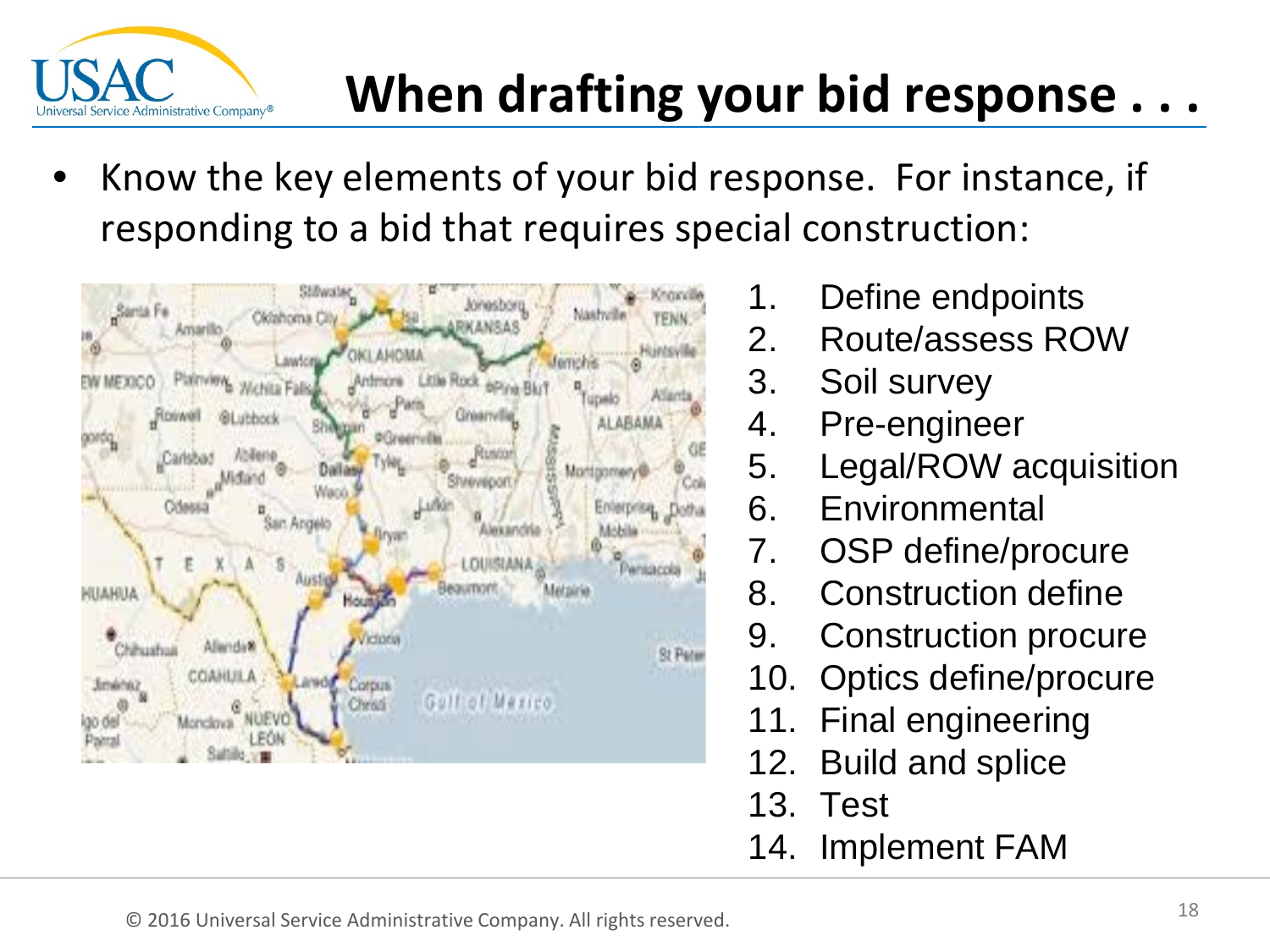

(*continued*)

- Follow all bid instructions (e.g., disqualification factors, deadlines, formatting, attachments).
- Respond to bid request using correct terms and conditions.
- Use templates provided by the applicant with its RFP.
- Be aware of E-rate eligible and ineligible services (e.g., any strands of fiber installed pursuant to a contract with an E-rate applicant must be for the applicant's use).
- Include maps of routes, highlighting bores, water crossings, rail crossing segments, etc.
- Be prepared for requests for invoice level detail for outside plant, permits, construction labor, etc.
- Anticipate PIA review submit high quality, detailed bid responses.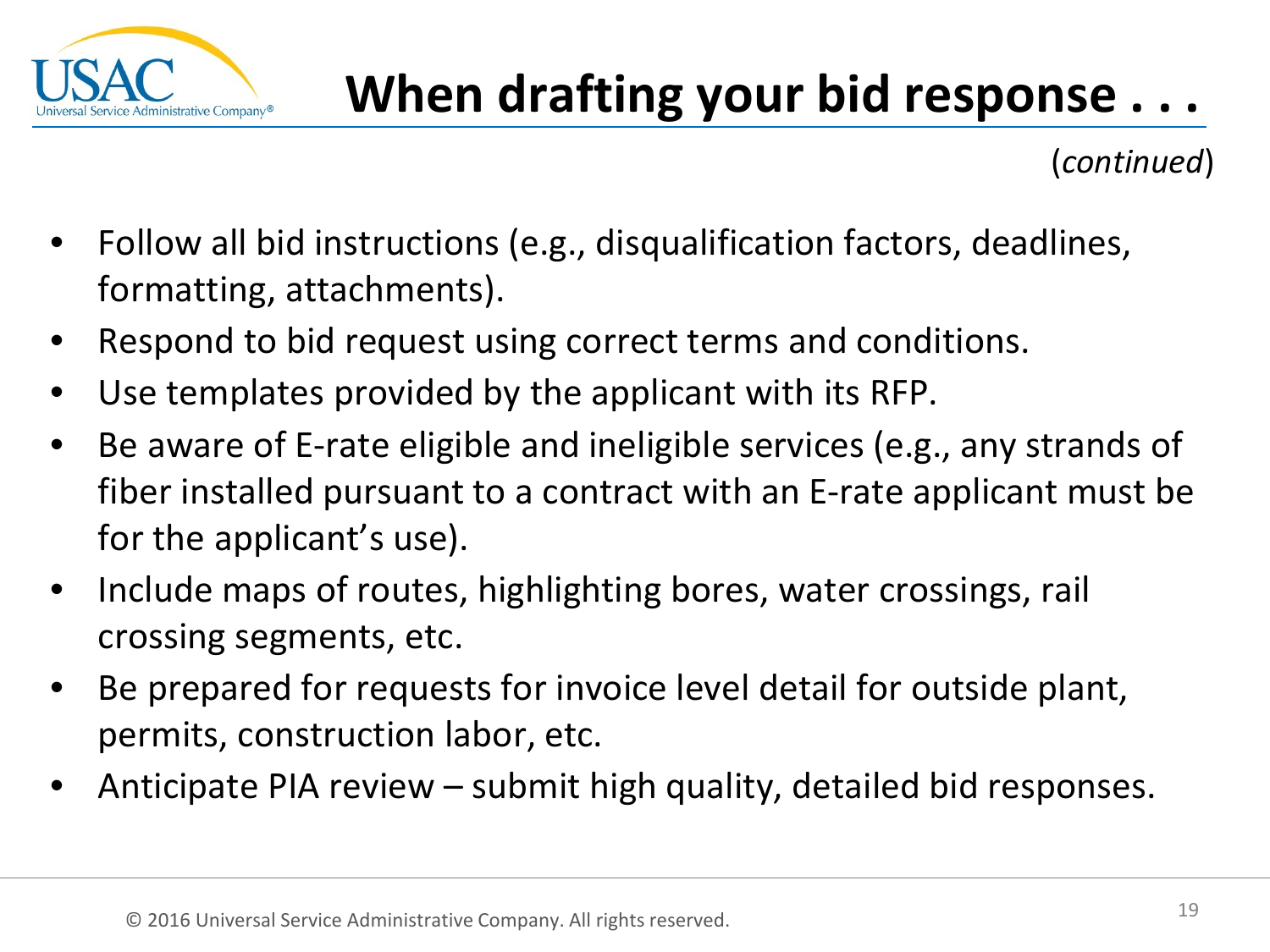

- After the contract is awarded, service providers may assist applicants with submitting their funding requests.
- Review the requirements of FCC Form 471, its drop down choices, and other fields to understand the information that the applicant will need to prepare a funding request (e.g., footage, cost per foot, etc.)
- Keep common filing oversights in mind:
	- Was an installment payment agreement entered?
	- Have funds for special construction been committed by the state that are eligible for E-rate matching funds?
	- If an FRN for special construction charges is being filed, are there corresponding FRNs for Network Equipment and/or Maintenance and Operations, and if not, why not?
- Recommend submitting total cost of ownership calculation with special construction FRNs.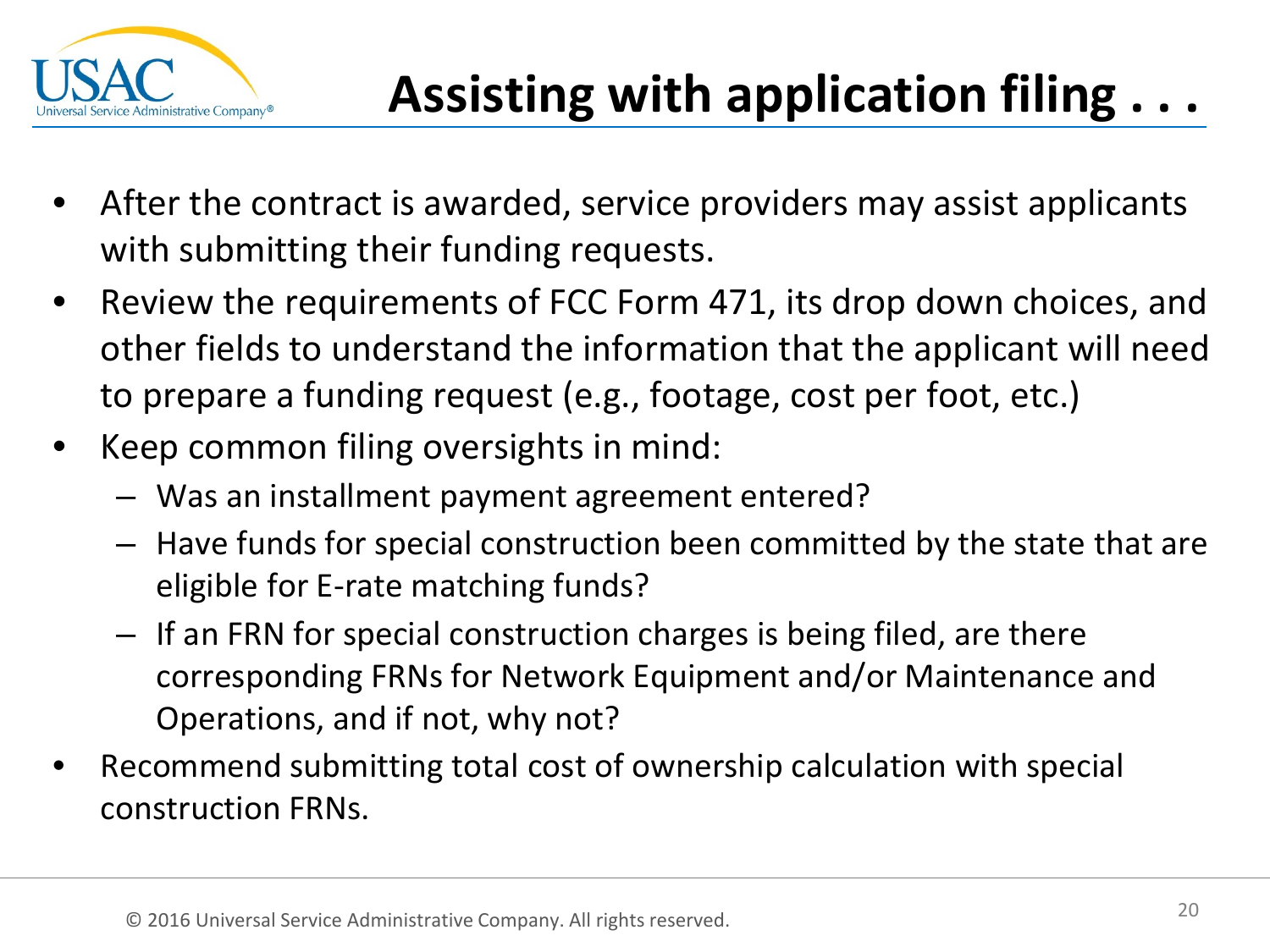

- Maintain contact with the applicant and assist with review process.
- Direct contact with PIA reviewers is acceptable.
- Expect thorough and exhaustive review of funding requests.
- Applicants will be asked to defend the cost-effectiveness of their service selection:
	- Need detail on the specific build: End Points, Terrain, OSP, etc.
	- Reasonableness of costs, whether all costs have been considered (e.g., maintenance and operations, equipment refresh, major cuts, managed service).
	- When will capital investment made by the Fund yield cost-savings?
	- If FRN is for a dark fiber lease or self-provisioning option, cost analysis vs. lit fiber service option.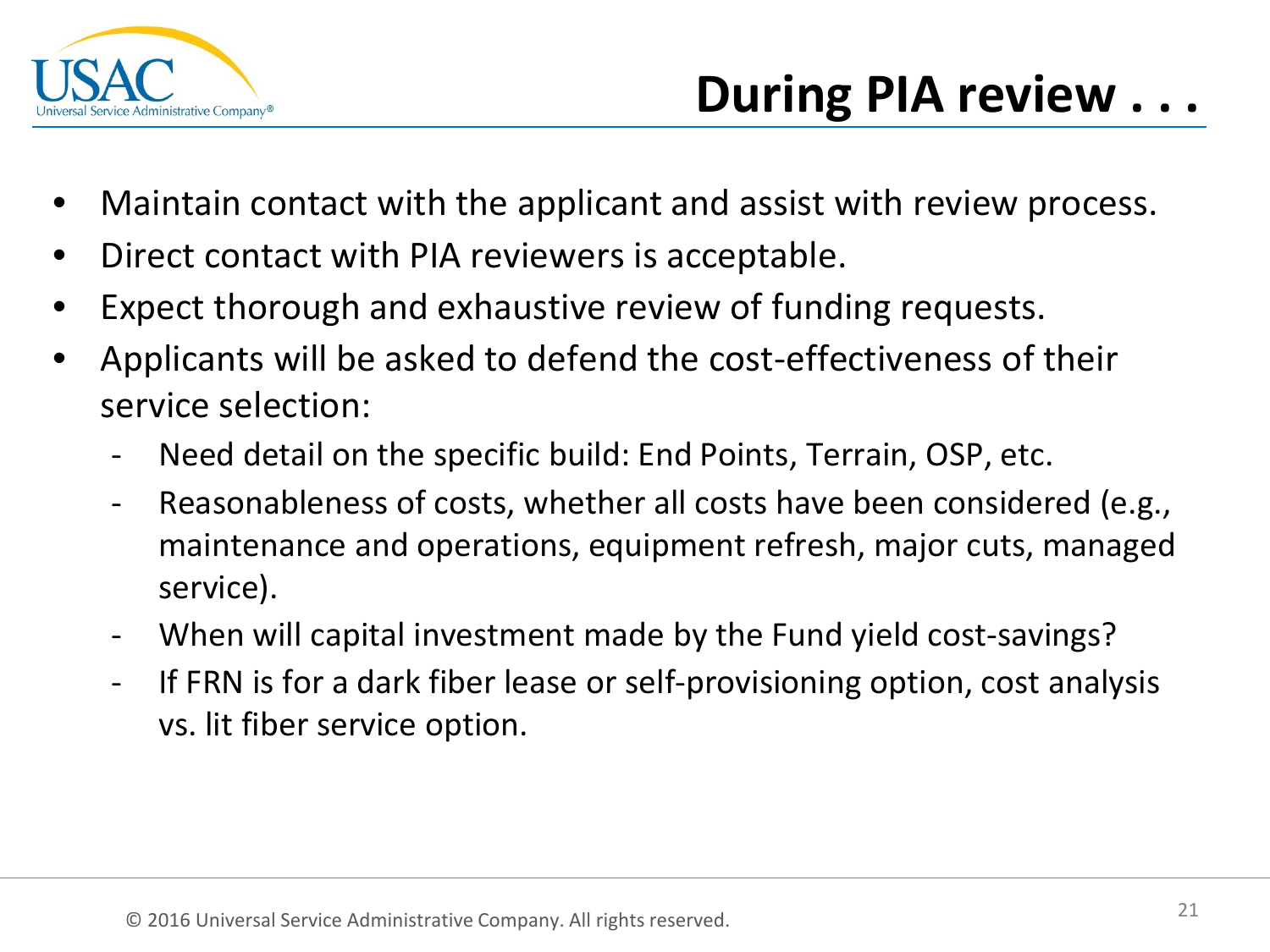

- New Rules Encourage Self Provisioning **False.** Competitive bidding and cost effectiveness are still the bedrock concepts of E-rate. E-rate is technology neutral.
- No need to consider total cost of operations when applying for a dark fiber lease or self-provisioning option – **False.** Check every cost comparison for its thoroughness, including equipment, equipment refresh, maintenance, pole attachment fees, etc.
- Service providers cannot call USAC with questions **False.**  Especially when contemplating a bid involving a complicated build, please reach out!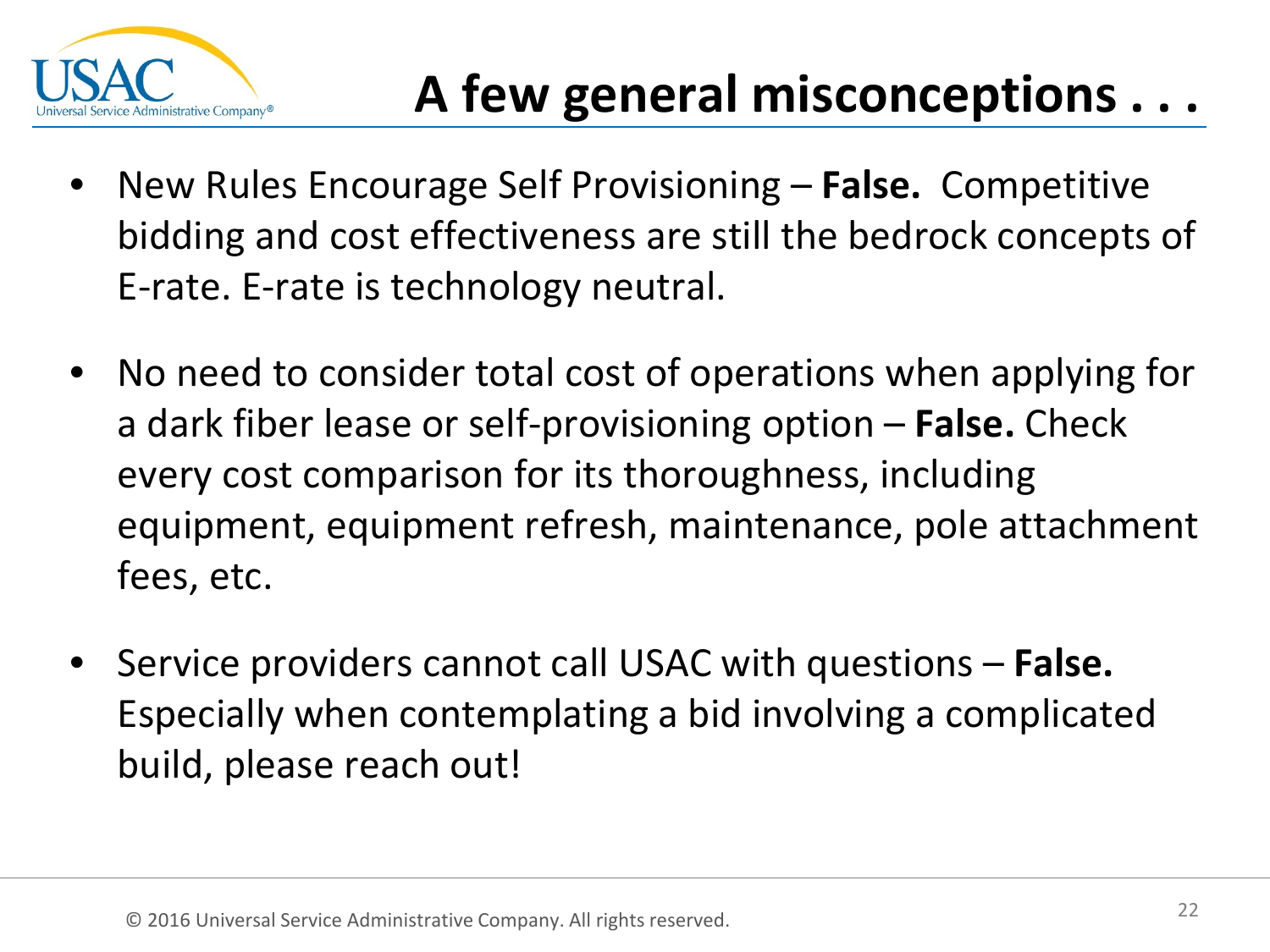

- Fiber Background Document
	- [http://www.usac.org/sl/applicants/beforeyoubegin/fibe](http://www.usac.org/sl/applicants/beforeyoubegin/fiber.aspx) r.aspx
- Common Questions
	- [http://www.usac.org/sl/about/faqs/faqs-fiber.asp](http://www.usac.org/sl/about/faqs/faqs-fiber.aspx)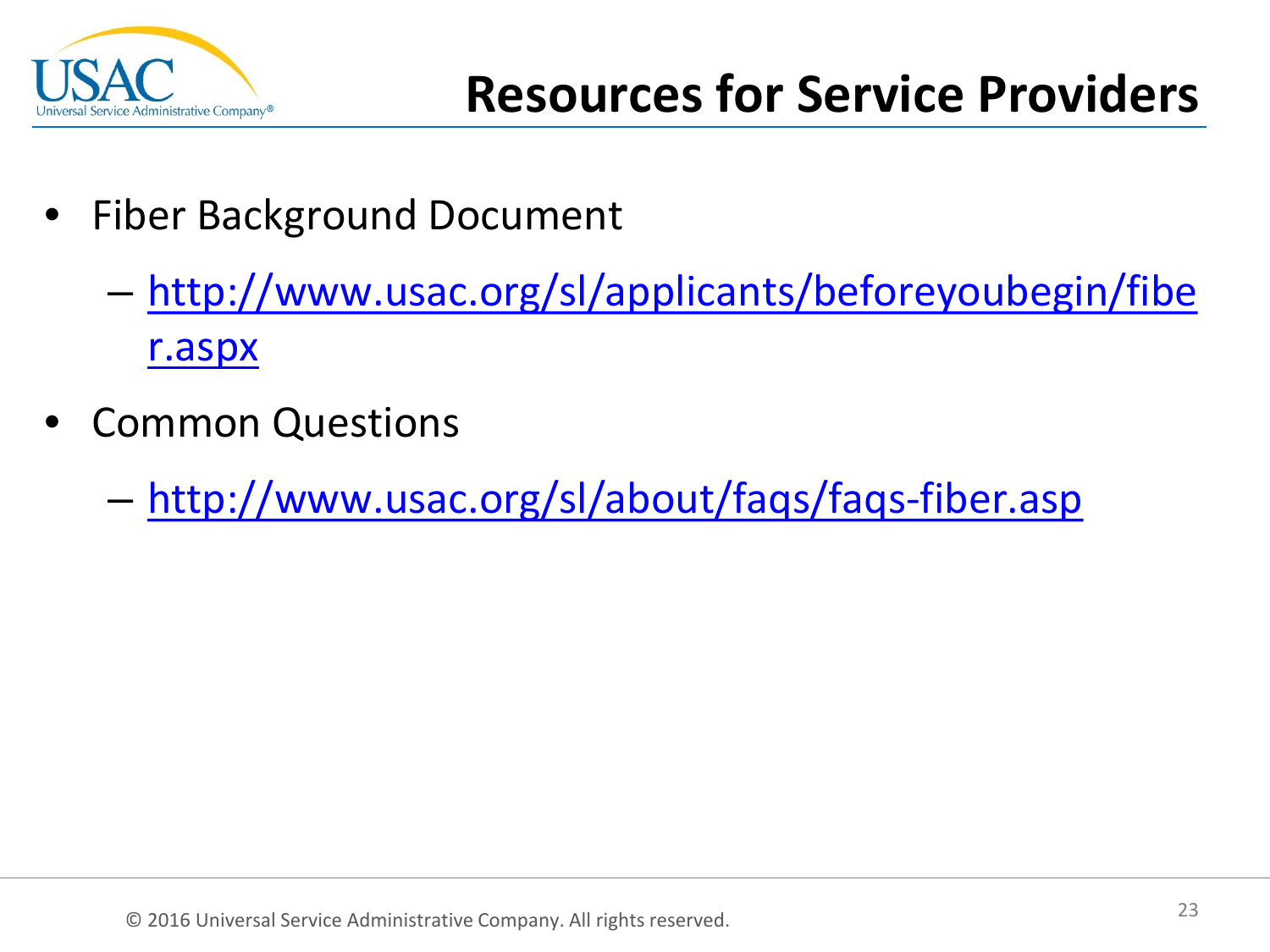

## **Questions?**